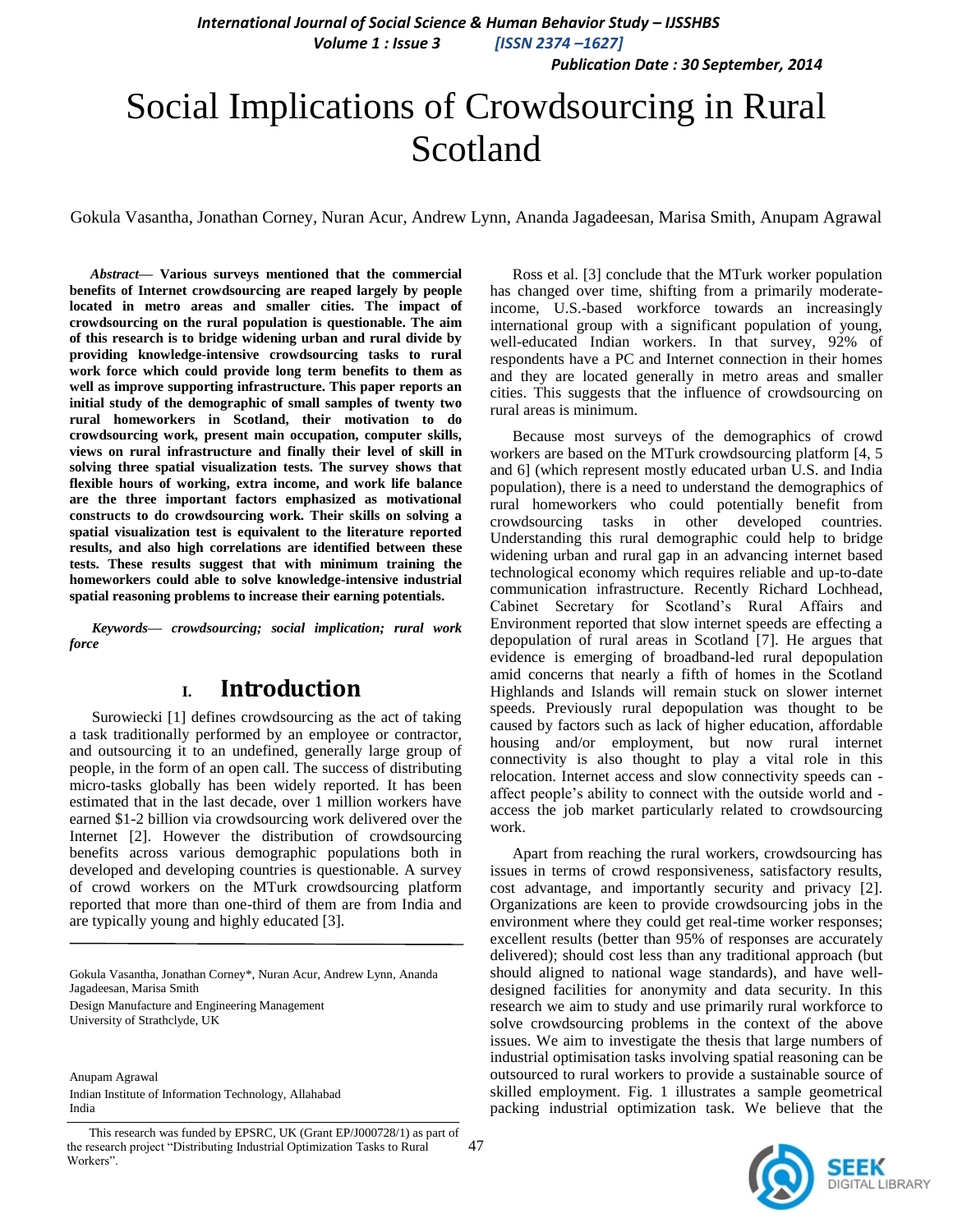#### *International Journal of Social Science & Human Behavior Study – IJSSHBS Volume 1 : Issue 3 [ISSN 2374 –1627]*

#### *Publication Date : 30 September, 2014*

spatial reasoning tasks associated with many industrial processes and engineering computations have the potential to provide, such a sustained "value proposition" for both buyers and sellers of the work. This belief is based on the observation that humans, regardless of their educational or social background, are adept at manipulating and reasoning about shapes, a task that computers find extraordinarily difficult to do.



Figure 1. Sample geometrical packing industrial optimization task

As a first step, in this paper we presented demographic of twenty two rural homeworkers in Scotland and assessment of the 3D spatial visualization ability of sixteen rural workers using three tests. The assessment test shows that the spatial manipulation ability of rural workers is equivalent to the benchmark results reported in the literature, and also high correlations are identified between the performance of individual participants in these tests. The assessments demonstrate that the Scotland"s homeworkers could able to solve geometrical reasoning industrial tasks without substantial training and frequent exposure to 3D graphics.

The remaining sections of this paper present research questions and methodology followed, demographic of Scotland"s homeworkers in comparison to the literature reported results on crowd population, and the assessment results of spatial reasoning skills. The paper ends with a discussion of the results and conclusions with on-going work.

# **II. Research Questions And Approach Used**

To understand social implications of crowdsourcing in rural Scotland and establish spatial manipulation capability of rural homeworkers the following research questions are framed:

- What is the demographic (age, gender, level of education, period of unemployment, present occupation, computer skills) of rural homeworkers available in Scotland?
- Whether homeworkers are satisfied with the rural internet facility?
- What are the motivational factors of homeworkers to do crowdsourcing work?

 What is the 3D spatial visualization ability of rural homeworkers?

Recruiting only rural internet homeworkers was not as simple a task as initially anticipated. However, with the help of a government enterprise for rural development, the researchers were able to advertise for agency "Homeworking testers sought for university research project" via an e-newsletter to participate in this work. The workers were requested to register their interest by creating a login on a website designed especially for this crowdsourcing project. After successful login, the workers see available tasks and choose one at a time to solve those tasks. The workers were rewarded for their time with an Amazon gift voucher for each task successfully completed. From the e-newsletter advertisement, only twenty two rural internet homeworkers had registered in the web portal. Possible reasons for this low number could be due to unimpressive reward system and/or lower circulation of enewsletter in rural parts of Scotland. For a wider circulation and spread, we are currently advertising through a local rural newspaper to increase the number of home workers participation in our research programme.



Figure 2. Example question of The Purdue Visualizations of Rotations (ROT) Test [12] – 3D Part A Test

All the participating workers filled in a socio-economic questionnaire and undertook three spatial visualization tests. Since six workers did not complete all the three spatial visualization tests, they are not included in the analysis of spatial visualization ability. In literature, there is no consensus on how to a measure human"s spatial reasoning ability [8]. Commonly two major factors define spatial ability: spatial orientation and spatial visualization [9]. The spatial orientation factor has been described "as a measure of the ability to remain unconfused by changes in the orientation of visual stimuli, and therefore it involves only a mental rotation of configuration" [10]. The spatial visualization factor measures "the ability to mentally restructure or manipulate the components of the visual stimulus and involves recognizing, retaining, and recalling configurations when the figure, or parts, of the figure are moved" [11]. We had chosen three spatial visualization tests to assess the spatial ability of the workers. Fig. 2 shows an example of the first test from the Purdue Visualization of Rotations Test (ROT) test [12]. The worker has to study how the object in the top line of the question is rotated, picture in their mind what the object shown in the middle line of the question looks like when

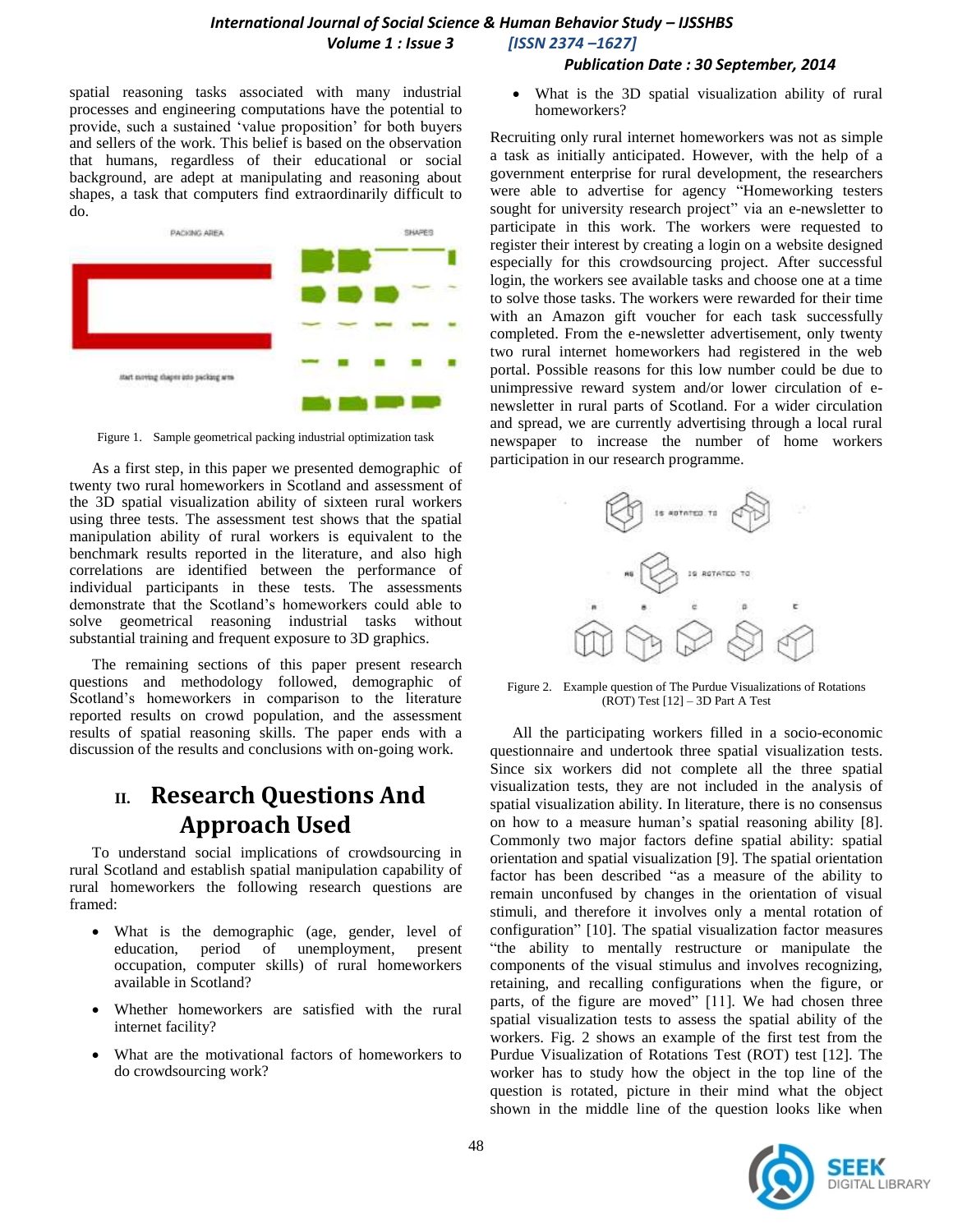*International Journal of Social Science & Human Behavior Study – IJSSHBS Volume 1 : Issue 3 [ISSN 2374 –1627]*

 *Publication Date : 30 September, 2014*

rotated in exactly the same manner and select from among the five drawings (A, B, C, D, or E) given in the bottom line of the question the one that looks like the object rotated in the correct position. A time limit of 10 minutes for the 20-item version of this test is strictly enforced.

The second mental rotation test is from the work of Shepard and Metzler [Fig. 3]. The test contains 24 questions. Each question was presented with two images of an object. The second image of the object could be a rotated version of the original object, or it could be different. The workers answer "Yes" if they believe objects are the same or "No" if the objects are different. There was no time limit for this test but subjects were asked to answer the questions as quickly as possible.



Figure 3. Example question represents Shepard and Metzler Test [13] – 3D Part B Test

The third test used a version of the Mental Rotations Test redrawn by Peters et al. [14]. The original version of the test is framed by Vandenberg and Kuse [15] from Shepard and Metzler [13]. Each worker was given the paper-based 24-item Mental Rotation Test set, and 3 minutes were given for each subset of 12 items, separated by 4 minutes gap. The version of the test used is illustrated in Fig. 4. The subject is presented with four images of objects, two of which will be the same as the target object (shown on the left) but rotated in some way. The worker should identify two images that show rotated versions of the target object. Subjects had to identify both of the correct alternatives, and a score of "1" was given only if both choices were correct. The maximum test score is 24. All the three tests examine three-dimensional spatial visualization ability of homeworkers.



Figure 4. Example question represents Vandenberg and Kuse Test [15] – 3D Part C Test

All the three tests require mental operations on the spatial representation of the object that are more analogous to manipulations of the three-dimensional object being represented than the two dimensional drawings which are actually presented. These three tests are referred to as 3D Part A, 3D Part B and 3D Part C respectively, in the described order. The next section presents the demographic and spatial visualization results of the homeworkers.

### **III. Results**

# *A. Demographics of the Scotland's home workers*

Table 1 summarizes the demographics parameters of Scotland"s homeworkers. The mean age of homeworker (44.82 years) is substantially higher than the reported MTurk population (31.6 years) [3]. The minimum MTurk population age is 18 [3] whereas minimum age of homeworker is 26. This shows that students did not participate as homeworkers in rural areas.

| TABLE I. | DEMOGRAPHIC PARAMETERS OF HOMEWORKERS |  |
|----------|---------------------------------------|--|
|          |                                       |  |

| <b>Demographics parameters</b> | <b>Values</b>                    |  |
|--------------------------------|----------------------------------|--|
| Sample size                    | 22                               |  |
| Age                            | $44.82 \pm 8.73$ years           |  |
|                                | Minimum: 26; Maximum: 59         |  |
| Gender                         | Male: 6; Female: 15              |  |
| Level of Education             | 'A' Level or Highers: 2          |  |
|                                | GCSE, 'O' or Standard Grade: 2   |  |
|                                | HNC, HND or equivalent: 6        |  |
|                                | University/college undergraduate |  |
|                                | degree: 8                        |  |
|                                | Post graduate certification: 3   |  |
|                                | Postgraduate degree: 1           |  |
| Period of unemployment         | Zero month: 16                   |  |
|                                | Less than one year: 4            |  |
|                                | Less than two year: 1            |  |
|                                | Less than three year: 1          |  |

There are people above 65+ years in MTurk [3] but limited to 59 years for the homeworker group. In MTurk it has been noted that there is a fairly steady increase in the number of male workers population which is currently more evenly split between the genders [3], whereas female (71.4%) dominates male workers in showing interests to rural homeworking. The Turker population as a whole seems to be highly educated overall 41% of Turkers reported having Bachelor degrees, and 18% report having Graduate degrees [3], whereas the ratio is evenly split between the school pass-outs and university degree holders for the homeworkers. Most of the homeworkers are continuously employed and only few workers having unemployment for up to three years. Currently only one homeworker is unemployed. In contrast around 35% are unemployed for U.S. workers in MTurk crowdsourcing platform. Fig. 5 illustrates the current location of Scotland"s homeworkers. It shows the widespread of the rural population is interested in undertaking internet based crowdsourcing jobs. The group strength is more in the rural locations of Stornoway and Thurso of Scotland.

Table II summarizes the current main occupation of homeworkers. It is interesting to note that all the participating homeworkers are from different jobs. In MTurk, about 18% of Turkers sometimes or always rely on MTurk to make basic ends meet [3]. The variety of homeworkers' present jobs suggests that internet based micro-tasks delivered through crowdsourcing platforms could benefit wider spectrum of rural workers and communities.

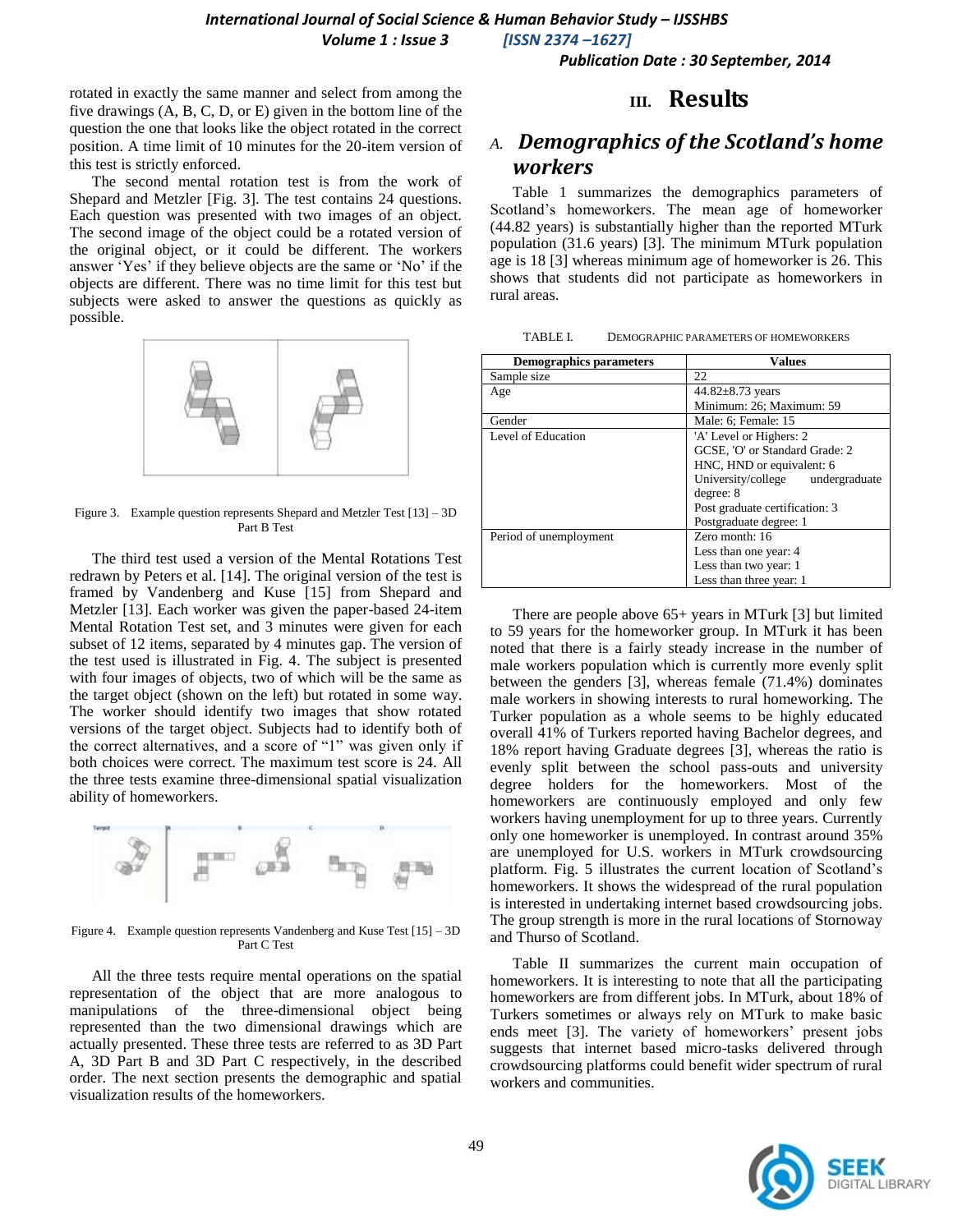*Publication Date : 30 September, 2014*



Figure 5. Locations of participated Scotland"s rural internet based homeworkers

TABLE II. PRESENT MAIN OCCUPATION OF HOMEWORKERS

#### **Present main occupation**

Additional Educational Needs Support Worker; Administrative/Clerical Assistant; Chef in a busy cafe/bistro; Composer & Sound Designer; Customer service; Lowly admin grunt in local hosital; Economic Researcher; Homemaker; Casual freelance web developer; IT Administration; Leather Carver; Night Porter; Promotional gifts supplier; Self Employed - Administrative Support; Self employed shop owner, and management coach; Team leader logistics; Transcribing research interviews; Work on own smallholding; Unemployed.

## *B. Motivational factors for crowdsourcing work*

Many studies have assessed the motivation of crowdworkers on different crowdsourcing platforms. Brabham [16] assesses the motivation of submitters on iStockphoto which show that the possibility of earning money is the most dominant motivation, followed by the generated fun. Kaufmann et al. [17] summarizes motivation constructs mentioned by a sample of related literature and proposed a model for worker"s motivation in crowdsourcing. They classified intrinsic motivation in terms of enjoyment-based and community based motivation, and extrinsic motivation in terms of immediate payoffs, delayed payoffs, and social motivation. We used these constructs to code the motivation mentioned by the homeworkers. Table III lists the motivation factors and respective frequency mentioned by the homeworkers. It shows that flexible hours of working, extra income, and work life balance are the three important factors emphasized for motivation to do crowdsourcing work. From coding using Kaufmann et al.'s motivation constructs, it is observed that enjoyment-based intrinsic motivation factors predominate in the homeworkers' responses. Some of the factors such as 'to kill time' and 'tasks are fun' observed by Ipeirotis [18] from MTurk workers are not mentioned by the homeworkers. This difference between MTurkers and homeworkers could be due to the high mean age of homeworker than MTurk population. The homeworkers seem to be more motivated by their personal needs than communitybased or social motivation. On average, Turkers earn just under \$2.00/hour [3] which is not a compelling proposition for the homeworkers who would like to earn significant extra income in their leisure hours.

#### *C. Computer and Internet Skills*

Table IV summarizes the ratings of computer and internet skills provided by the homeworkers. Except for a few people with only "fair" rating for computer vocabulary and software usage skills, the population is generally "good" at the needed skills required for internet homeworkers. Therefore no training is required to enhance computer and internet skills before giving real-time industrial tasks.

Table V summarizes the homeworkers' satisfaction ratings with the rural infrastructure for internet connection and road connectively. Most of the people expressed satisfaction with their connectivity in undertaking crowdsourcing tasks. However, a few disagree with that their infrastructure facilities are adequate. This could be in terms of internet speed and bandwidth capacity in comparison to urban areas. An in-depth study is required to understand their issues based on widely dispersed rural locations.

TABLE III. MOTIVATIONAL FACTORS FOR CROWDSOCURCING WORK

| <b>Motivation factors</b>            | Frequency      | <b>Motivation</b>        |
|--------------------------------------|----------------|--------------------------|
|                                      |                | constructs               |
| Flexible hours of working            | 6              | Enjoyment-based          |
| Anything to boost income (in a safe  | $\overline{5}$ | <b>Immediate Payoffs</b> |
| environment) <sup>a</sup>            |                |                          |
| Being able to set own work load and  | 5              | Enjoyment-based          |
| hours; work life balance (childcare) |                |                          |
| Use spare time productively          | $\overline{2}$ | Enjoyment-based          |
| Convenience                          | $\overline{2}$ | Enjoyment-based          |
| Skill and experience suitable        | $\overline{2}$ | Enjoyment-based          |
| Lack of employment opportunities     | $\overline{c}$ | Community based          |
| Work without having to travel (no    | $\mathfrak{D}$ | Enjoyment-based          |
| travel costs)                        |                |                          |
| Enhance skills and working<br>on     | $\mathbf{1}$   | Delayed Payoffs          |
| projects which will<br>build<br>my   |                |                          |
| portfolio and make<br>me<br>more     |                |                          |
| employable                           |                |                          |
| Can live in a rural area and support | 1              | Enjoyment-based          |
| myself                               |                |                          |
| Challenging task                     | 1              | Enjoyment-based          |
| Own initiative                       | 1              | Enjoyment-based          |
| To keep active                       | 1              | Enjoyment-based          |
| Retreat from all the stress from the | 1              | Enjoyment-based          |
| current job                          |                |                          |
| Poorly paid in the day job           | 1              | <b>Immediate Payoffs</b> |
| Enthusiasm                           | 1              | Enjoyment-based          |

TABLE IV. COMPUTER AND INTERNET SKILLS OF HOMEWORKERS

|                                        | <b>Very</b><br>Poor | Poor | Fair | Good | <b>Excellent</b> |
|----------------------------------------|---------------------|------|------|------|------------------|
| <b>Basic Computer</b><br><b>Skills</b> |                     |      |      | 6    | 16               |
| Computer<br>vocabulary                 |                     |      | ↑    | 9    |                  |
| Software usage<br>skills               |                     |      | 3    |      | 15               |
| E-mail<br>communication                |                     |      |      | 3    | 19               |
| <b>Internet skills</b>                 |                     |      |      |      | 18               |

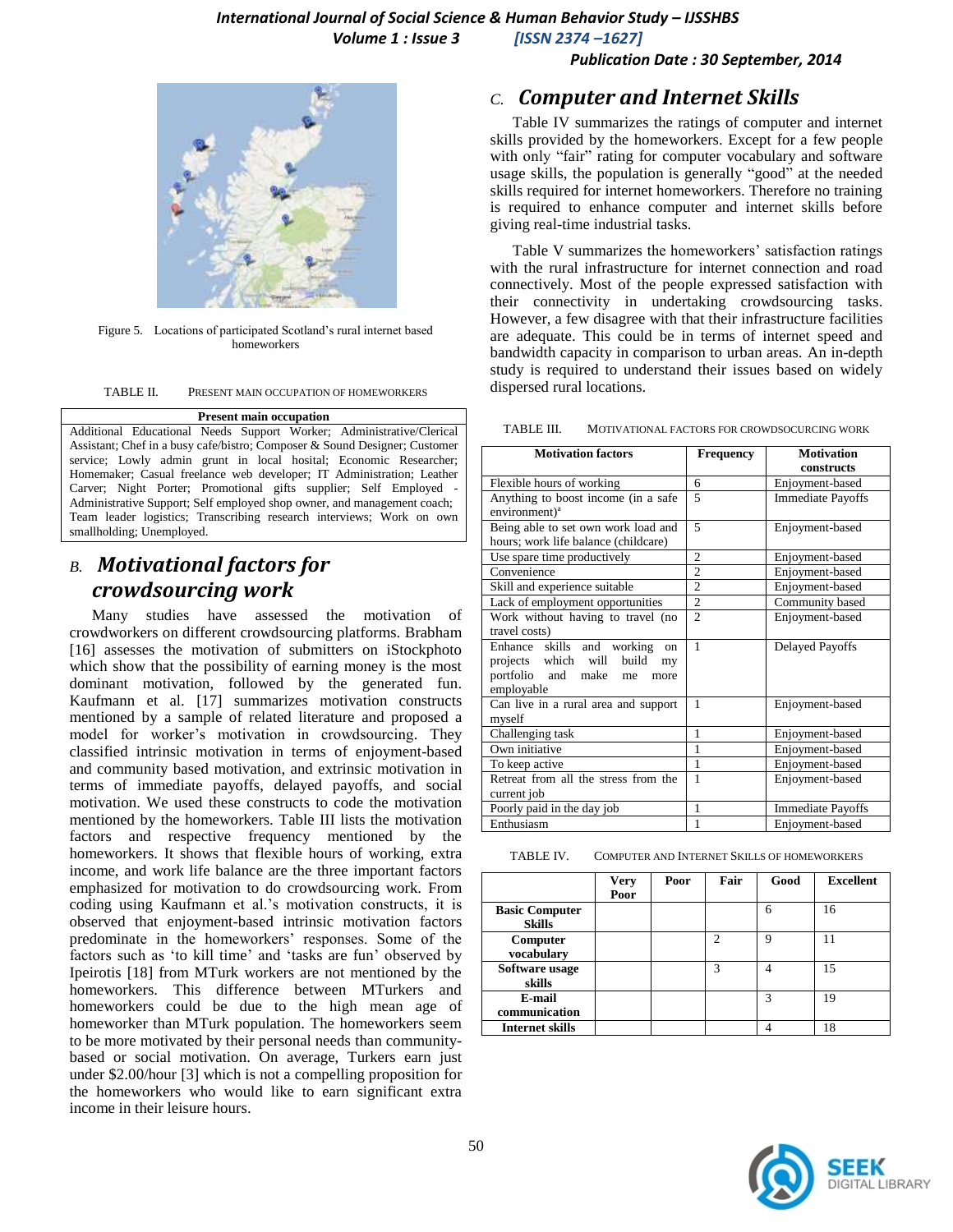#### *Publication Date : 30 September, 2014*

| TABLE V. | RATINGS OF INFRASTRUCTURE TO SUPPORT CROWDSOURCING |
|----------|----------------------------------------------------|
|          | <b>WORK</b>                                        |

|                                                                        | <b>Strongly</b><br>disagree | <b>Disagr</b><br>ee | <b>Neutra</b> | Agre<br>e | <b>Strongly</b><br>Agree |
|------------------------------------------------------------------------|-----------------------------|---------------------|---------------|-----------|--------------------------|
| <b>Fulfilment with</b><br><b>Communication/In</b><br>ternet connection |                             |                     |               |           | 12                       |
| <b>Road connectivity</b>                                               |                             |                     |               |           |                          |

### *D. Monthly income*

The analysis of the monthly income of the homeworkers reveals that the  $25<sup>th</sup>$  percentile to  $75<sup>th</sup>$  percentile of the population varies from 500 to 1500 UK pounds. The statistical data shows individual taxpayers median income before tax in 2009-10 is £19,600 in the UK [19]. The average homeworker's monthly income seems to be less than the reported individual income.

# *E. Benefits received from the government*

Table VI summarizes the government benefits received by the homeworkers and the number of beneficiaries. The child benefit predominates in the category followed by tax credits and job seekers allowances. Also few of them did not receive any benefit from the government. Not surprisingly many homeworkers who received government benefits also had the lower monthly income level from their present occupation.

TABLE VI. BENEFITS RECEIVED FROM THE GOVERNMENT

| <b>Benefits</b>            | <b>Number of beneficiaries</b> |
|----------------------------|--------------------------------|
| Maternity allowance        |                                |
| Disabled Living Allowance  |                                |
| <b>Mobility Allowance</b>  |                                |
| Unemployment - job seekers |                                |
| Working tax / tax credits  |                                |
| None received              |                                |
| Child benefit              |                                |

### *F. Household able to make ends meet*

The homeworkers were asked to provide a rating on a fivepoint scale for a question whether their household is able to make "ends meet" given their total monthly income. Table VII tabulates the results for this question. Again it suggests that most of the homeworkers are having great, or some, difficulty in covering all their domestic expenses.

# *G. Geometrical reasoning skills of homeworkers*

The first step to crowdsourcing large numbers of industrial optimisation tasks involving spatial reasoning to rural workers to provide a sustainable source of skilled employment is to assess their skills based on normally used spatial visualization tests. The three tests used measures different spatial visualization skills along with challenging time variation set for each test. Table VIII presents the results of these three tests and Fig. 6 illustrates the spread of results. Out of 22 participated homeworkers, only 16 homeworkers had completely finished all the three tests. The results show that the homeworkers performed well in the 3D Part B test and scored poorly in the 3D Part C test. The reason for this variation could be: 3D Part B is just a comparison of two objects to identify whether they are similar or dissimilar with no time limit; whereas the 3D Part C test requires participants need to identify two correct objects out of four options with a time limit of 3 minutes. The results show that the homeworkers understood the spatial visualization problem and were able to answer the questions correctly, but they may lack skills to solve challenging spatial visualization problems in a quicker time.

TABLE VII. RATINGS FOR HOUSEHOLD ABLE TO MAKE ENDS MEET

| With great<br>difficulty | With some<br>difficulty | <b>Neutral</b> | Fairly<br>easily | <b>Very easily</b> |
|--------------------------|-------------------------|----------------|------------------|--------------------|
|                          |                         |                |                  |                    |

TABLE VIII. HOMEWORKERS" CORRECT SCORES IN 3D ROTATIONAL TESTS

| $N=16$ | <b>Maximum</b> | Mean  | <b>Standard</b>  | <b>Minimum</b> | <b>Maximum</b> |
|--------|----------------|-------|------------------|----------------|----------------|
|        | score          |       | <b>Deviation</b> |                |                |
| 3D     | 20             | 11.25 | 4.84             |                | 17             |
| Part A |                |       |                  |                |                |
| 3D     | 24             | 17.25 | 3.44             | 11             | 23             |
| Part B |                |       |                  |                |                |
| 3D     | 24             | 6.06  | 3.77             |                | 14             |
| Part C |                |       |                  |                |                |



Figure 6. Comparison of percentages of correct answers in three 3D tests

Table IX lists the results of 3D Part A assessments reported literature. Comparing Tables VIII and IX reveals that the homeworker"s skills are almost equivalent to the reported results. Especially compared to the mean female score, indeed the homeworker"s mean score is slightly better. This comparison supports the initial assertion that crowdsourcing spatial reasoning tasks to rural homeworkers could produce the similar results to those obtained by the urban population. With minimal training, the aged rural homeworkers could also be able to solve industrial tasks quickly and competently. However, the motivational constructs mentioned by them need to be considered while developing real-time industrial work flow between industries and homeworkers.